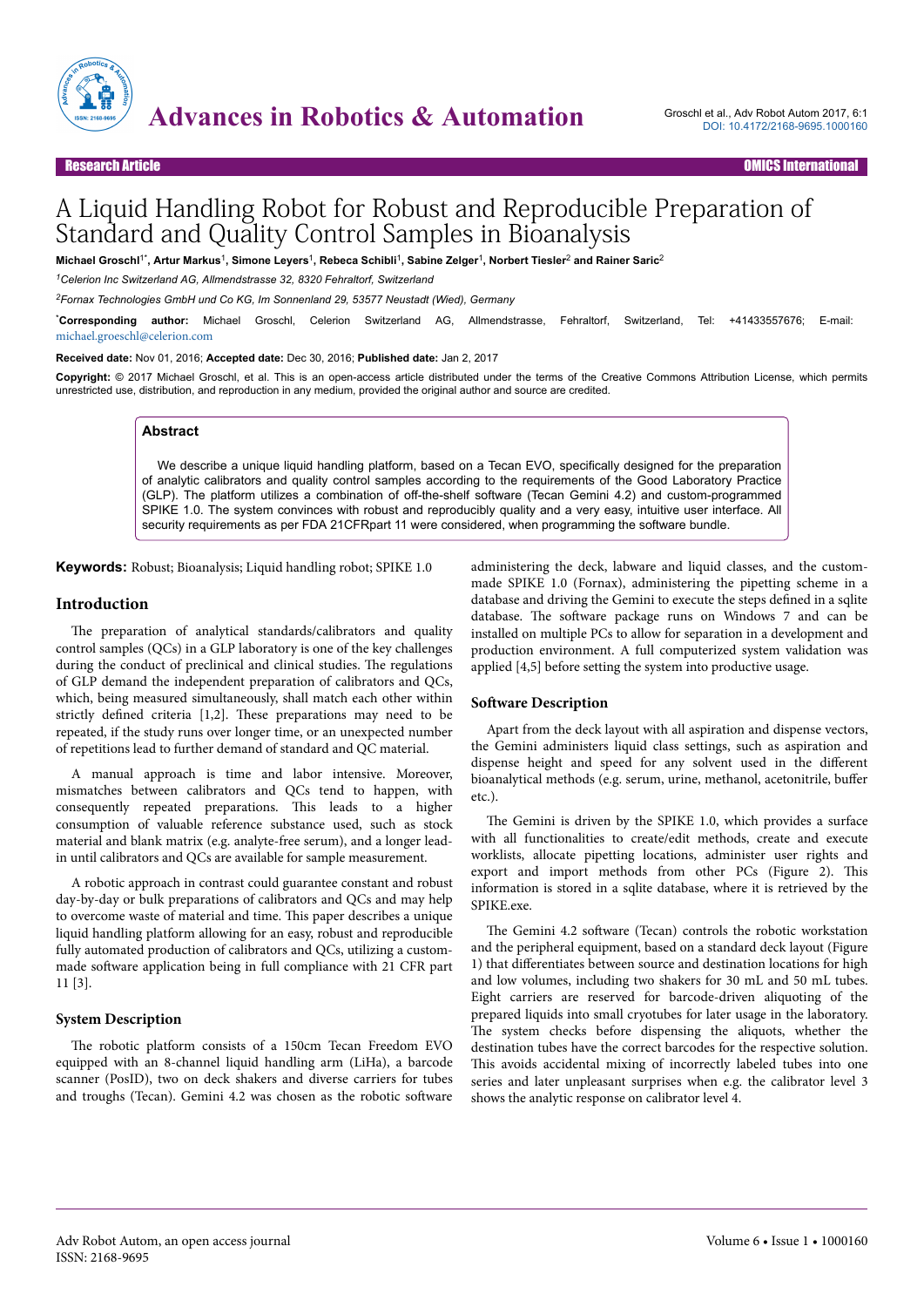## Page 2 of 5



Figure 1: Gemini 4.2. deck layout for robotic preparation of calibrators and WCs. The deck constantly contains several tip carriers, dedicated racks for source and destination tubes (e.g. stock solutions to be located on one rack, high and low volume tubes for calibrator and QC 5 preparation on subsequent racks, carriers and shakers. Up to six different solutions can be added to the reagent troughs.

The main frame of the SPIKE appears as a table with predefined columns. In a "Create Method" mode, the user enters any information on IDs and concentrations of the source and destination solvents and the final volume to be prepared.

Since calibrators and quality control samples in most cases cannot be prepared directly from the high concentrated stock solution, interim solutions (= Working Solutions) are required. For multianalyte methods, the SPIKE can handle the preparation of working solutions containing multiple stock solutions, with the diluent volume being correctly calculated (Figure 3).

Subsequently, a "set" is created, allocating pipetting steps to carrier positions on the deck layout and to liquid classes optimized for the solvents of interest. By saving the method, the table and set will get accessible to the end user to execute the method and prepare the desired solvents in the defined volumes.

Since calculations are embedded into the SPIKE, the end user can scale the final volume up and down on demand, while the software will automatically adjust the required volumes of stock solution and diluent. Moreover, the SPIKE recognizes, whether the volume to be transferred requires high or low volume tips and will adjust the aspirated volume per pipetting channel accordingly.

If solutions are prepared on the embedded mixers, mixing mode (speed, direction etc) can be defined within the set. If no shaker is chosen as destination location (e.g. a tube carrier for 10 mL tubes), the SPIKE will generally use the stroke of the pipetting channels (utilizing fresh tips) to do the mixing, with the number of mix cycles automatically adapted to the volume in the tube.

By creating a worklist, all steps or only parts of the table can be chosen for execution. When the worklist is prepared and visible in the run window, the method can be executed. After execution, a pdf report is generated listing the accomplished steps and volumes together with the login information (user, date and time).

The spike has several control functionalities for testing a method working as expected. First, a "Validate Entry" tool checks, whether the volumes, concentrations and locations are reasonable. SPIKE would not allow running an application with e.g. the destination concentration being higher than the source concentration.

To check liquid volumes for correctness, the "Create Worklist PQ" tool is extremely helpful. It requests the user to weigh the empty tube and will interrupt the preparation of the solution after each step to allow the user to weigh the transferred liquid volumes. By comprehension of the specific weight of the solvents, the SPIKE will calculate whether the transferred volumes are correct, or whether adjustments are necessary to the affected liquid class.

Regarding data security, access levels and user rights define which user can create or modify a method within SPIKE and Gemini, and who is limited to executing methods. Electronic signatures and audit trail round the software security requirements as per FDA 21 CFR part 11 [3].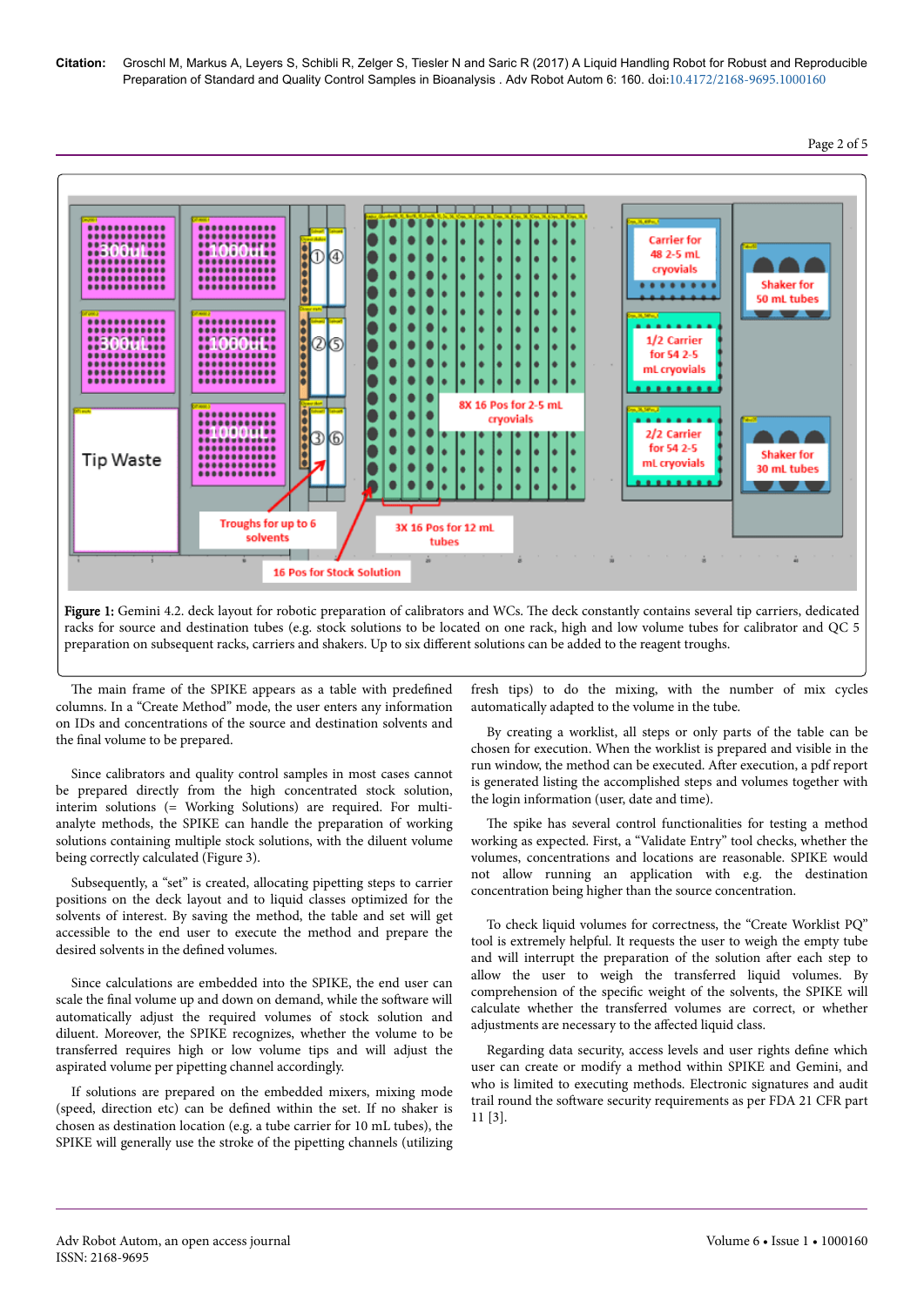Page 3 of 5



Figure 2: Main frame in SPIKE 1.0: 1. Display of all bioanalytical methods 2. Display of associated preparations (WSTD = Working solution standard, WQC = Working solution QC, WIS = Working solution internal standard, STD = Standard, QC = Quality control) 3. Display of sets (link between pipetting scheme and deck layout) 4. Control panel for executing a method 5. Run window with status of processed steps of worklist 6. Control panel for barcode check, worklist generation, and aliquoting 7. Table presenting the pipetting scheme, including source and destination IDs, concentrations, volumes and liquid class. Required volumes automatically get calculated by concentrations and final volume 8. Log-File display 9. Utility icons for creating/editing methods, liquid classes, Back-up and restore of methods, flushing the system, reset Tip counter) 10. Labware display for rapid check of tube or trough locations

# **Results**

For biosimilars as an emerging market, it is recommended to assess independently prepared standard curves, derived from stock material from the originator drug and the biosimilar drug. Нe idea is to avoid variabilities from the preparation as much as possible, in order to keep the reference substances the only relevant variable. For a biosimilar ELISA method, we used our robotic approach and prepared these standard curves, via several dilution steps, and sorted them in alternating order on the assay plate as recommended by Marini et al [6].

The standard curves yielded from these independent robotic preparations were found to be well in accordance to each other, not only within the preparations from one reference substance but also when curves were compared between originator and biosimilar (Figure 4). The back-calculated difference between the individual levels to the target concentration never exceeded 3%. Calibrators and QCs, which shall not exceed a difference by 15% [1], never exceeded 5%.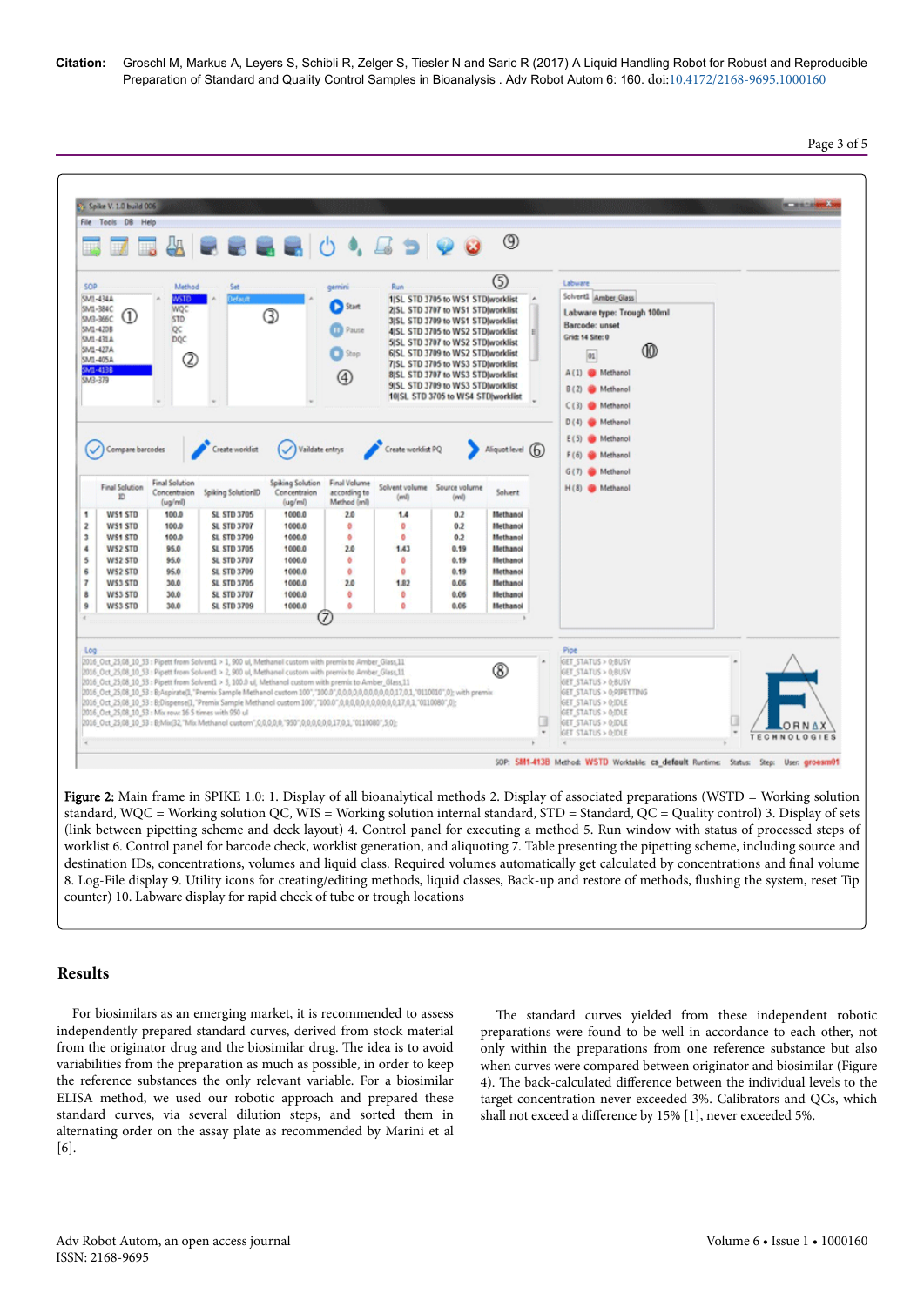**Citation:** Groschl M, Markus A, Leyers S, Schibli R, Zelger S, Tiesler N and Saric R (2017) A Liquid Handling Robot for Robust and Reproducible Preparation of Standard and Quality Control Samples in Bioanalysis . Adv Robot Autom 6: 160. doi:10.4172/2168-9695.1000160

| 电展<br><b>Final Solution</b><br><b>Spiking Solution</b><br><b>Final Volume</b><br>Line<br>Final Solution ID<br>Spiking Solution ID<br>Concentraion<br>Solvent<br>Concentraion<br>according to<br>Method (ml)<br>(ug/ml)<br>(ug/ml)<br>2.0<br>0.1<br>Stock 1<br>1.0<br>WS1 STD<br>Methanol<br>2.0<br>0.1<br>$\overline{c}$<br>2.0<br>Stock 2<br>WS1 STD<br>Methanol<br>3<br>0.1<br>4.0<br>2.0<br>WS1 STD<br>Stock 3<br>Methanol<br>Plasma<br>2.0<br>WS2 STD<br>0.001<br>0.1<br>WS1 STD<br>Water<br><b>DMSO</b> | WSSTD      | $\pmb{\Theta}$<br>$\sim$ |  |  |                    |
|--------------------------------------------------------------------------------------------------------------------------------------------------------------------------------------------------------------------------------------------------------------------------------------------------------------------------------------------------------------------------------------------------------------------------------------------------------------------------------------------------------------|------------|--------------------------|--|--|--------------------|
|                                                                                                                                                                                                                                                                                                                                                                                                                                                                                                              |            |                          |  |  |                    |
|                                                                                                                                                                                                                                                                                                                                                                                                                                                                                                              |            |                          |  |  |                    |
|                                                                                                                                                                                                                                                                                                                                                                                                                                                                                                              |            |                          |  |  |                    |
|                                                                                                                                                                                                                                                                                                                                                                                                                                                                                                              |            |                          |  |  |                    |
|                                                                                                                                                                                                                                                                                                                                                                                                                                                                                                              |            |                          |  |  |                    |
|                                                                                                                                                                                                                                                                                                                                                                                                                                                                                                              |            |                          |  |  |                    |
|                                                                                                                                                                                                                                                                                                                                                                                                                                                                                                              |            |                          |  |  |                    |
|                                                                                                                                                                                                                                                                                                                                                                                                                                                                                                              |            |                          |  |  | be.                |
|                                                                                                                                                                                                                                                                                                                                                                                                                                                                                                              |            |                          |  |  |                    |
|                                                                                                                                                                                                                                                                                                                                                                                                                                                                                                              | Update SOP | Cancel                   |  |  | Ammonium<br>Plasma |

Figure 3: Creating a method for two working solutions (WS1 STD and WS2 STD). WS1 STD is prepared from three different stock solutions (Stock 1, 2, 3) with different original concentrations, but requiring the same final concentration in the mixture. Methanol serves as diluent for this WS1 STD preparation, while WS2 STD derives from WS1 STD with plasma as diluent.



## **Conclusion**

The automated system and software described here has been proven to be a valuable tool for improving robustness and reproducibility of calibrator and quality control sample preparation. Нe methods can easily be entered to the SPIKE 1.0 and security tools avoid

unauthorized creation or modification of methods. By introducing this unique platform in cooperation with Fornax Technologies GmbH und Co KG, Celerion Switzerland is the first Contract Research Organization to utilize robotic liquid handling systems not only for sample processing, but also for the time and material sensitive steps during the lead-in of preclinical or clinical studies.